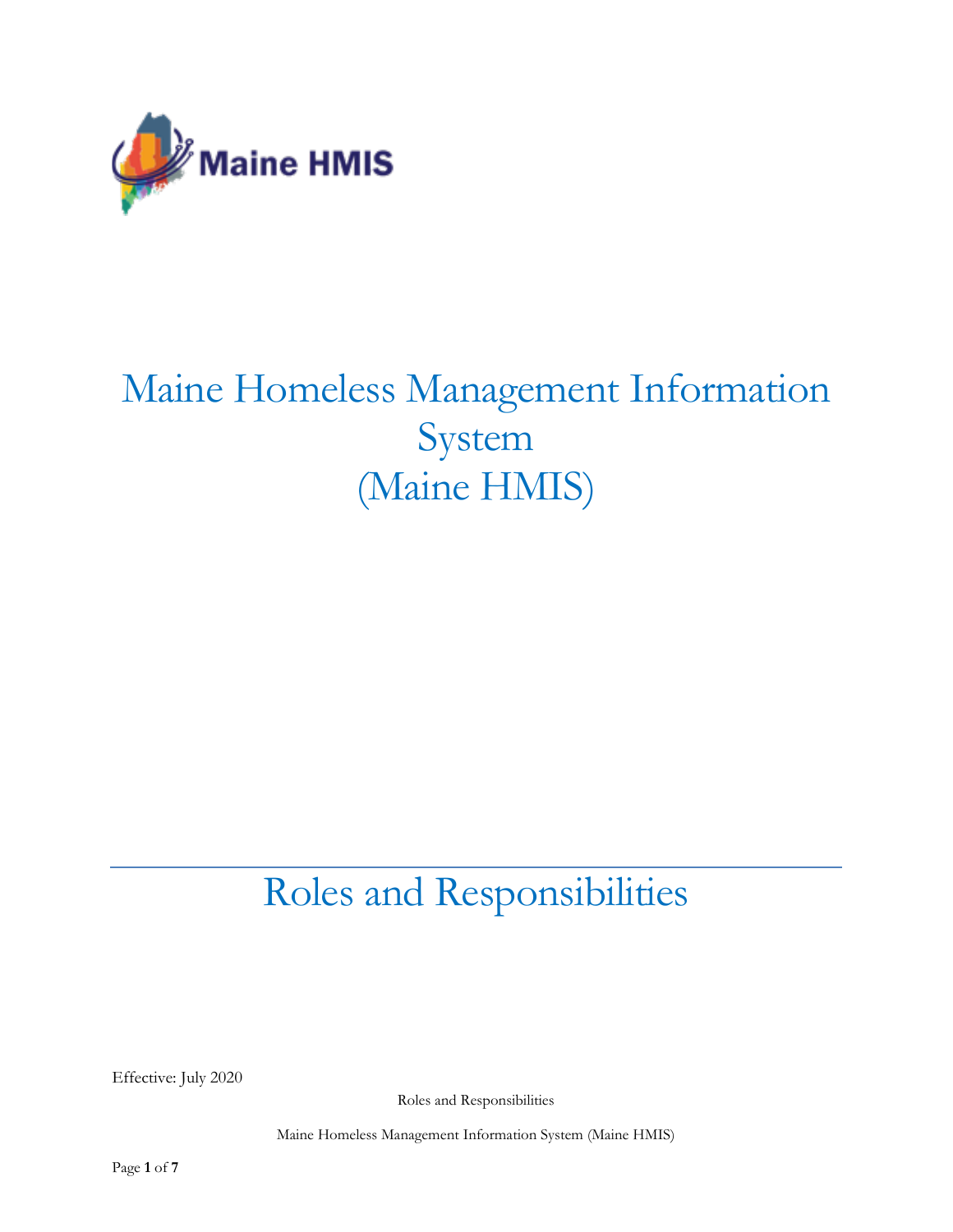## **Contents**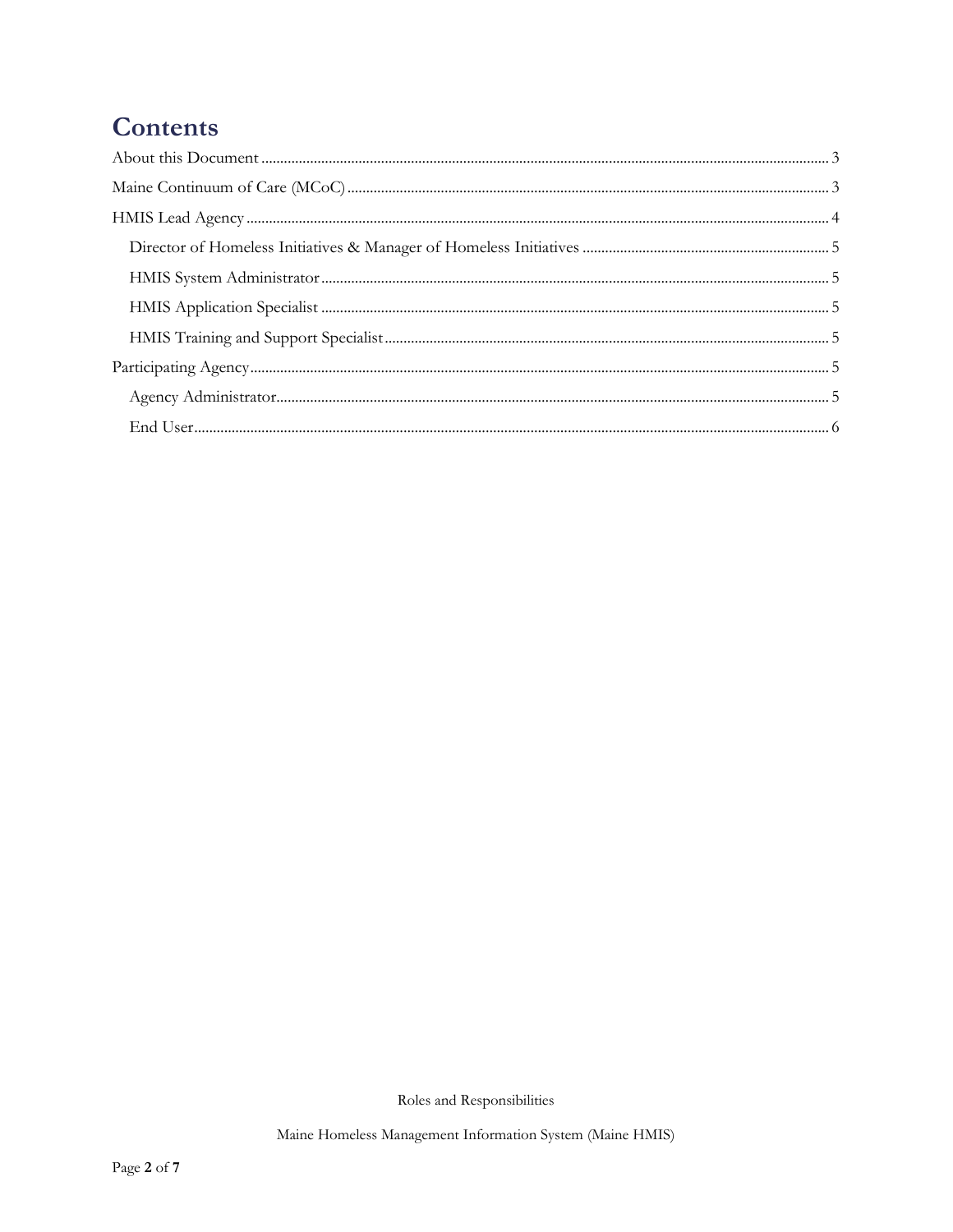## <span id="page-2-0"></span>About this Document

This document details, in general, the key roles and responsibilities of the Maine Continuum of Care (MCoC), The Maine Homeless Management Information System Lead Agency (HMIS Team), and the Maine HMIS Participating Agencies (Participating Agency). More complete and detailed listings of duties are available in the Maine HMIS Governance Model and the Maine HMIS Policies and Procedures Manual.

MaineHousing is designated by the MCoC as the Maine HMIS Lead Agency (Lead Agency). In Maine, the development of an HMIS system is part of a larger strategic vision which allows agencies to share information for the shared purpose of better serving the needs of people who are homeless. HMIS is designed to protect client confidentiality while at the same time bringing together the agencies and people who can provide assistance.

In addition to the Roles and Responsibilities listed here, all Maine HMIS Participating Agencies must make themselves knowledgeable of, and adhere to, all of the requirements and directives outlined in the following documents if applicable to their agency:

- The Agency Participation Agreement;
- User Policy and Agreement;
- The Maine HMIS Governance Model;
- The Maine HMIS Data Quality Plan and Best Practices Guide;
- The HUD HMIS Data Standards Manual [https://files.hudexchange.info/resources/documents/HMIS-Data-Standards-Manual.pdf;](https://files.hudexchange.info/resources/documents/HMIS-Data-Standards-Manual.pdf)
- The HMIS Data Dictionary [https://files.hudexchange.info/resources/documents/HMIS-](https://files.hudexchange.info/resources/documents/HMIS-Data-Dictionary.pdf)[Data-Dictionary.pdf;](https://files.hudexchange.info/resources/documents/HMIS-Data-Dictionary.pdf)
- and the HUD 12/09/2011 Proposed Rule of Homeless Management Information Systems Requirements [\(https://www.federalregister.gov/documents/2011/12/09/2011-](https://www.federalregister.gov/documents/2011/12/09/2011-31634/homeless-management-information-systems-requirements) [31634/homeless-management-information-systems-requirements\)](https://www.federalregister.gov/documents/2011/12/09/2011-31634/homeless-management-information-systems-requirements).

Additional resources and information pertaining to Maine HMIS, and the above mentioned documents, can be found at [https://mainehmis.org.](https://mainehmis.org/)

## <span id="page-2-1"></span>Maine Continuum of Care (MCoC)

COCs can apply to HUD for McKinney-Vento funding. Local agencies wishing to access these funds must do so through their local CoC's application for funding. HUD requires that every CoC work together to implement a shared data system designed to provide an un-duplicated count of homeless individuals, provide information on the number of people who are homeless, related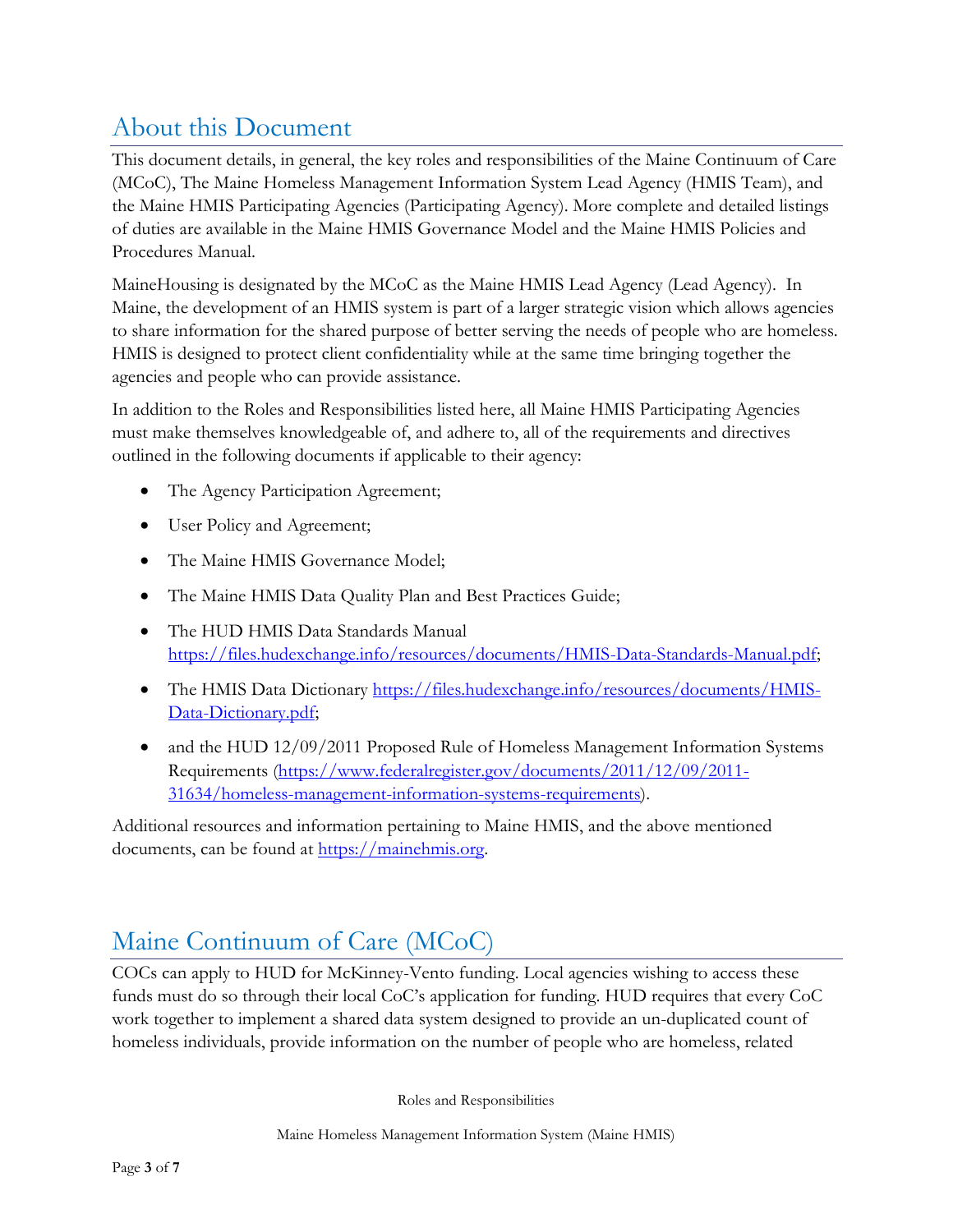demographics, and their needs over time. In Maine, this work is accomplished by the MCoC. For additional information and detail please refer to:

[www.mainehomelessplanning.org.](http://www.mainehomelessplanning.org/)

Additionally, MaineHomelessPlanning.org assists with the year round planning process for the MCoC, the Point in Time Annual Count (PIT), ongoing Data Analysis and Performance Measures, and captures details about the outcomes of Maine's Plan to End and Prevent Homelessness.

## <span id="page-3-0"></span>HMIS Lead Agency

HUD requires that every CoC work together to implement a shared data system designed to provide an un-duplicated count of homeless individuals, information on the number of people who are homeless, related demographics and their needs over time. The HMIS Lead Agency works with the Participating Agencies to meet this goal. MaineHousing is the designated Lead Agency.

Key Lead Agency Responsibilities include:

- Ensure system availability;
- Ensure funds are used for the intended purpose and are in compliance with all Federal, State and contract regulations;
- Obtain and retain necessary provider and user agreements;
- Ensure confidentiality, privacy, and security;
- Administer ongoing HMIS training;
- Running and submitting required Federal reports;
- All matters related to hiring and staffing the HMIS Team who serve as subject matter experts for the HMIS application and its appropriate use;
- Oversight of the Maine HMIS implementation;
- Review the data quality reports for the MCoC and all MCoC programs;
- Provide expertise and data quality reports at least monthly to the Maine HMIS Data Committee;
- Interface with providers on data quality issues and assist in troubleshooting to correct data discrepancies;
- Ensure that all appropriate providers and corresponding data are included in each report;
- Provide expertise at and attend HMIS-related meetings.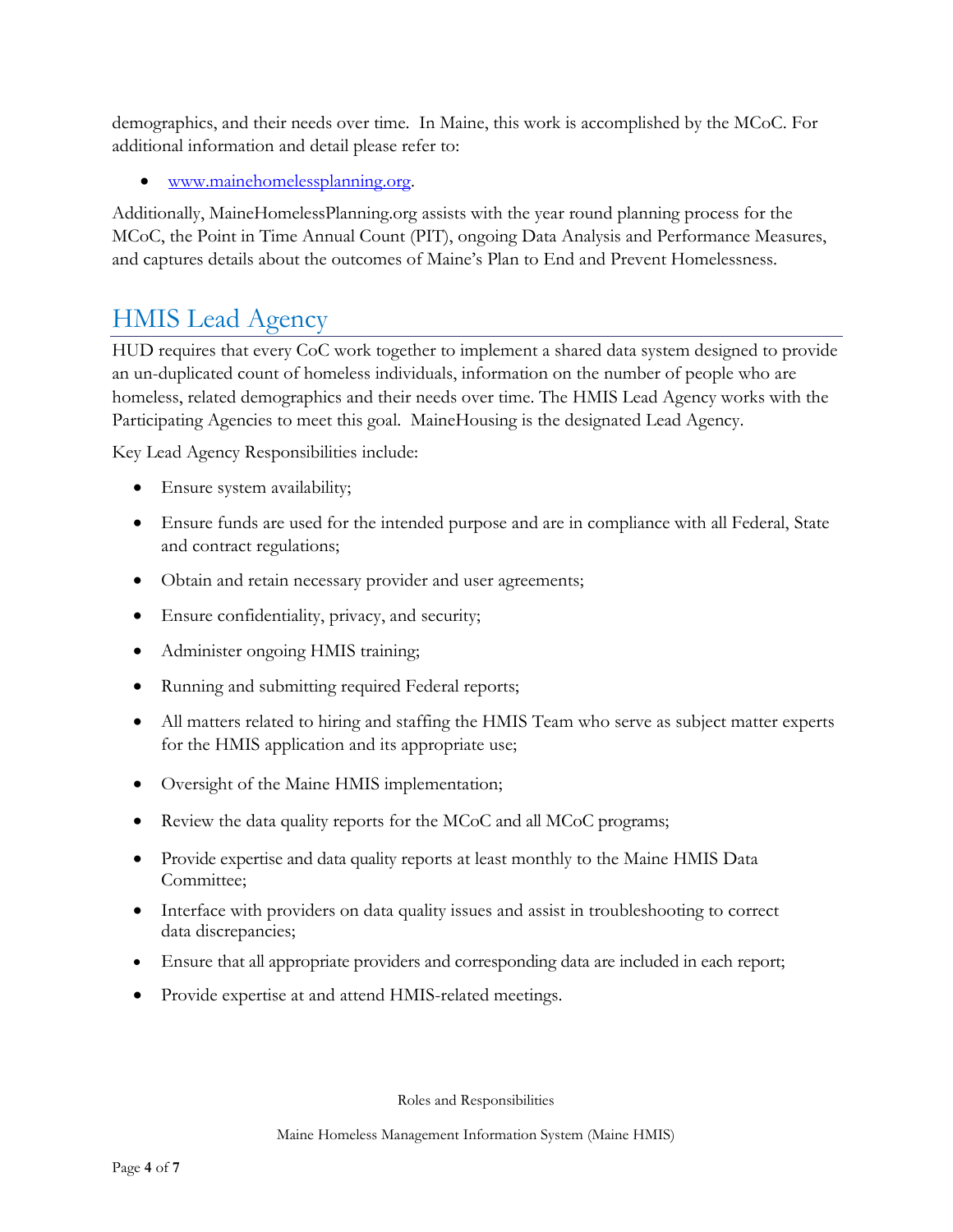#### <span id="page-4-0"></span>Director of Homeless Initiatives & Manager of Homeless Initiatives

Both the Director and Manager of Homeless Initiatives are responsible for oversight of the Maine HMIS implementation as the Lead Agency. They provide project management and guidance of the annual HMIS grant application process, which requires interface with the MCoC including process and procedures. They conduct HMIS grant planning, budgeting, and invoice approval activities; including the technical budget, narratives and Annual Progress Report submission to HUD for each grant year. They also oversee and supervise the HMIS Team.

#### <span id="page-4-1"></span>HMIS System Administrator

The HMIS System Administrator creates and maintains database reports, obtains statistics from homeless service providers, provides statistical analysis, and report writing using ART (Advanced Reporting Tool) for public, state and federal entities. Individual agencies, CoC, and State of Maine agency partners depend on the person in this role to provide accurate data so they generate reports that are necessary to ensure program funding is maintained or increased. The HMIS System Administrator is also the main point of contact with the HMIS software vendor.

#### <span id="page-4-2"></span>HMIS Application Specialist

The HMIS Application Specialist is responsible for day-to-day operation of the HMIS database system, ensuring project-level data quality according to the terms of the Participation Agreement and associated Data Quality Plan. The HMIS Application Specialist provides training and technical support to Participating Agencies. In addition, the Application Specialist will be responsible following the security standards outlined in the Policies and Procedures. Identifying any, requests, or security breaches and other security-related concerns relayed from Agencies to the end users.

### <span id="page-4-3"></span>HMIS Training and Support Specialist

The HMIS Training and Support Specialist staff acts as the main point of contact for all HMIS training and technical support. They coordinate and participate in numerous projects regarding data collection and performance measurement.

## <span id="page-4-4"></span>Participating Agency

Participating Agencies are responsible for ensuring that HMIS data processing capabilities, including the collection, maintenance, use, disclosure, transmission, and destruction of data and the maintenance privacy, security, and confidentiality protections are in place for their individual programs and projects. A Participating Agency will include both an Agency Admin and End User(s).

#### <span id="page-4-5"></span>Agency Administrator

Each Agency must designate at least one Agency Administrator (Agency Admin) who is the point person and specialist regarding the Maine HMIS for their agency. Each Agency is limited to two

Roles and Responsibilities

Maine Homeless Management Information System (Maine HMIS)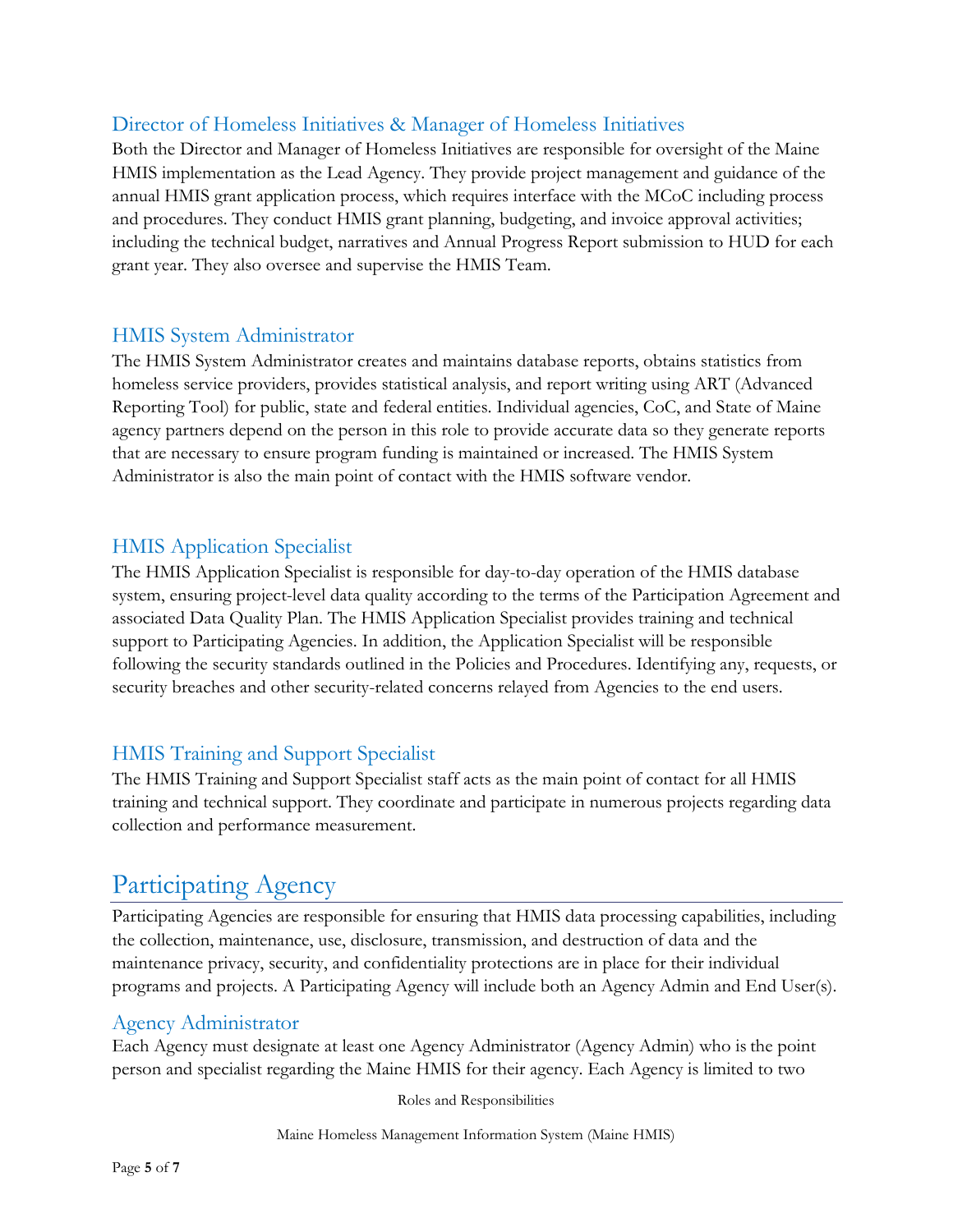Agency Admins unless there is a demonstrated business need. Some of the key roles of the Agency Admin are:

- Running HUD Universal Data Elements, Data Incongruities Reports, and other data quality reports in ART at least monthly and upon request of the HMIS Team and/or the CoCs to check client data;
- Completing the Agency Administrator training;
- Maintain an active status with regards to their End User license (log into ServicePoint on regular basis);
- Informing the HMIS Team of all program changes at least 5 business days prior to the change;
- Communicate and authorize personnel and security changes for End Users to the HMIS Team within 24 hours of a change; inactivating end user accounts when an End User leaves the agency or no longer needs HMIS access for any reason;
- **Ensure that End Users are using the correct HMIS-related forms and are following the most current Maine HMIS procedures and workflows;**
- Correct any data quality issues as soon as possible and notify the HMIS Team of findings and timelines for correction;
- Provide technical support by troubleshooting data and escalating unresolved issues to the HMIS Team;
- Review and update HIC information or any other necessary federal reporting information to HMIS, as required or when changes occur;
- Attend Maine HMIS required meetings, trainings, and conference calls;
- Adhere to all of the policies and procedures outlined in the Maine HMIS Policies & Procedures.

### <span id="page-5-0"></span>End User

ServicePoint is the primary tool for Client intake and reporting. An End User has an active license to the Live ServicePoint Site, as well as the ServicePoint Training Site. An End User is expected to do the following:

- At intake, gather and enter the most complete and accurate information about each Client and the Services they need, using the appropriate, required HMIS workflow;
- Successfully pass all assigned training courses with a score of 80 or higher;
- Maintain an active status with regards to their End User license (log into ServicePoint on regular basis);